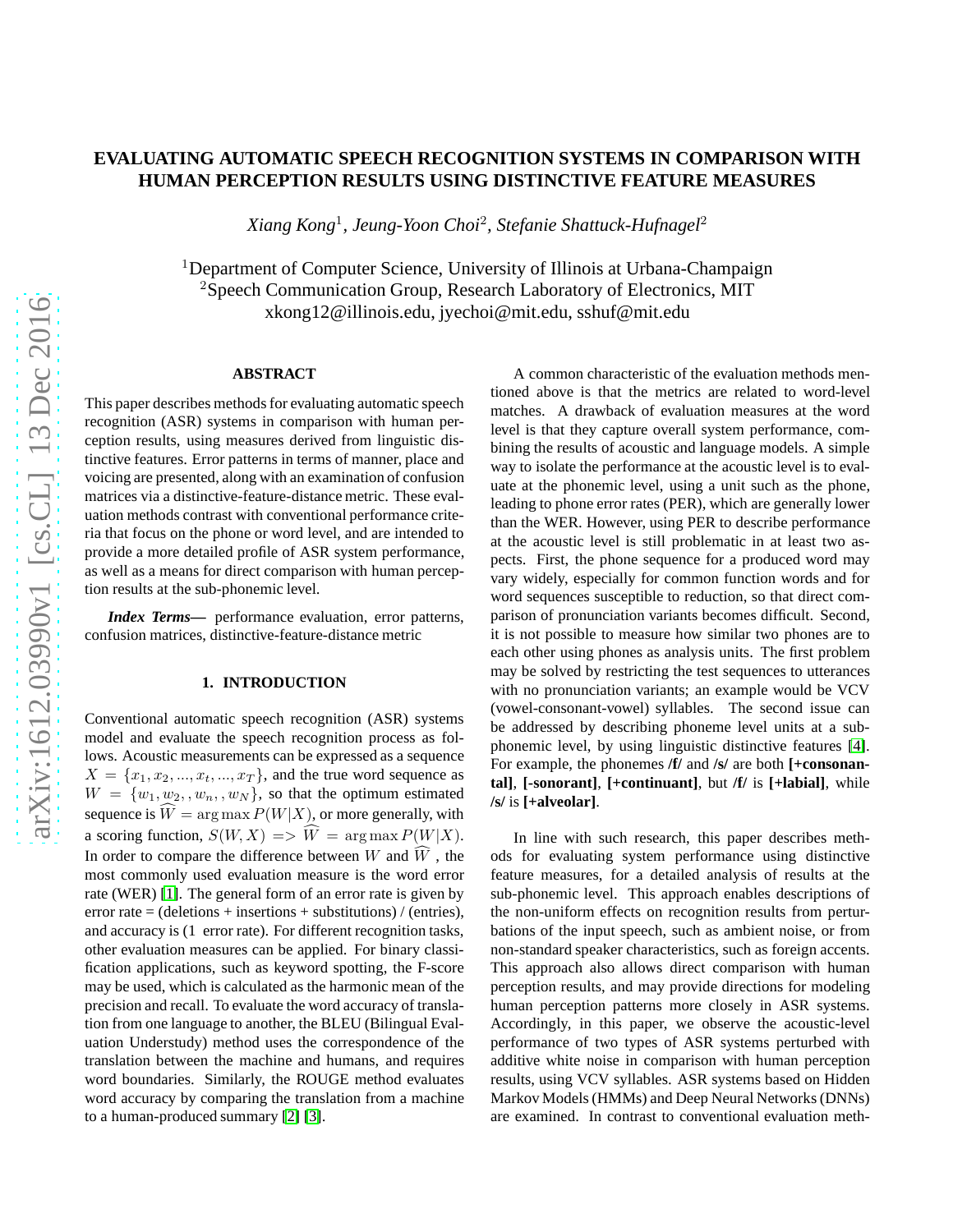ods, performance is analyzed by classifying error patterns related to manner, place and voicing, and by examination of confusion matrices via a distinctive-feature-distance metric.

## **2. METHODS**

### **2.1. Databases**

The TIMIT database was used for training the ASR systems, and the LAFF VCV database with additive noise was used as the test set. TIMIT [\[5\]](#page-4-4) contains broadband recordings of 630 speakers of 8 major dialects of American English, each reading 10 phonetically rich sentences, and includes timealigned orthographic, phonetic and word transcriptions, as well as a 16kHz speech waveform file for each utterance. LAFF VCV [\[6\]](#page-4-5) is a collection of vowel-consonant-vowel syllables recorded at the MIT Speech Communication Group from 2 male speakers and 1 female speaker who were native speakers of North American English. The syllables were formed from 6 vowels and 26 consonants, resulting in utterances such as **/aa-b-aa/**, etc. Full-band white noise was added to the VCV utterances, to produce test stimuli with various signal-to-noise ratios.

#### **2.2. Conversion of Miller & Nicely results**

First, the results from the confusion matrices in Miller and Nicelys paper [\[7\]](#page-4-6) on human perceptual confusions in noise were converted to manner, place and voicing errors as well as grey-scale confusion matrices, for more direct comparison with other results. Manner errors involve errors between vowels, glides =  $\{w, y, r, l, h\}$ , nasals =  $\{m, n, ng\}$ , fricatives =  $\{f, g\}$ th, s, sh, v, dh, z, zh}, stops =  $\{p, t, k, b, d, g\}$ , and affricates =  $\{ch, dj\}$ . Place errors indicate errors between labials =  $\{m, f,$ v, p, b}, dentals = {th, dh}, alveolars = {n, s, z, t, d}, palatals  $= \{sh, zh, ch, dj\}$ , and velars  $= \{ng, k, g\}$ . Voicing errors are between unvoiced =  $\{f, th, s, sh, p, t, k\}$  and voiced =  $\{all oth$ ers}. In the grey-scale confusion matrices shown in Figs. 5 - 8, the magnitude of the entry in each cell corresponds to the darkness of the cell (e.g. 10 out of possible 10 trials would be 100%, or black). The additive white noise levels range from 12dB SNR to -18dB SNR, in 6 dB SNR decrements. In the following results, the entries in the confusion matrices are in the order of **/p, t, k, f, th, s, sh, ch, b, d, g, v, dh, z, zh, dj, m, n, ng, w, y, r, l, h/**, and No Response, with entries skipped if not present. Unvoiced sounds appear before voiced sounds, with stops preceding fricatives, and nasals and glides are at the end. This placement facilitates the visual analysis of error patterns in the grey-scale confusion matrices.

### **2.3. Human perception of LAFF VCV in noise**

Next, human listening experiments were carried out with selected LAFF VCV data. The stimuli consisted of the following six syllables: **/aa-b-aa/**, **/aa-d-aa/**, **/aa-s-aa/**, **/aa-m-aa/**, **/aa-ch-aa/**, and **/aa-sh-aa/**. Each syllable was embedded in full-band white noise ranging from 30dB SNR to -20dB SNR in 10dB decrements. Twenty adults (17 females, 3 males) between 18 and 31 years of age (mean  $= 22$ , SD  $= 3$ ) were recruited for participation in the experiment. All participants were monolingual speakers of American English and had no history of speech, language, hearing, or neurological disorders according to self-report. Each participant heard 360 syllables (6 consonants  $\times$  10 repetitions  $\times$  6 SNRs). The syllables were blocked by SNR, with block order randomly determined for each participant, and syllable order randomized within each block. Participants were directed to provide a response even when they were not completely sure of the item. Stimulus presentation and data collection was controlled using the SuperLab software [\[8\]](#page-4-7).

#### **2.4. Hidden Markov Model(HMM)-based ASR system**

As an example of a widely-used HMM-based ASR system, we selected the standard HTK system [\[9\]](#page-4-8). Standard training methods for the HTK system were applied to obtain single-phone models (6 states with non-emitting first and last states/8-mixture Gaussian mixture models), and HInit and HRest procedures were used to initialize models before running HERest for model optimization [\[10\]](#page-4-9). The results showed 67% correct phone recognition for the entire TIMIT test set, and 65% for the TIMIT core test set. Error rates reported in the literature similarly ranges from 46% to 55%, in line with our error rates. For our study, we focussedd on detection of consonants and glides, selecting 36 speech files from the LAFF database, each of which included a consonant or glide between two "**aa**" phones, such as **/aa-z-aa/**, **/aa-b-aa/**, etc. White noise at various levels from 40dB SNR to -20dB SNR at 10dB decrements were added to form the test data set [\[11\]](#page-4-10). (A subset of these files was selected for use in the human perception tests in Section 22.5.) Acoustic feature files were obtained using Hcopy, the consonants were detected using HVite. The HTK results were matched to the true sequence (minimum edit distance match), and the results were tabulated in terms of error types and into grey-scale confusion matrices.

#### **2.5. Deep Neural Network(DNN)-based ASR system**

For the DNN training [\[12\]](#page-4-11), 24 Mel-scale log filter banks are extracted as input features. There are five hidden layers, each of which has 2048 nodes, and additionally there is a softmax output layer; we use backpropagation to tune the weights. Overall, the DNN system was implemented using the KALDI toolbox [\[13\]](#page-4-12), and trained on the TIMIT TRAIN set, resulting in a PER of 30.87% on the TIMIT TEST set.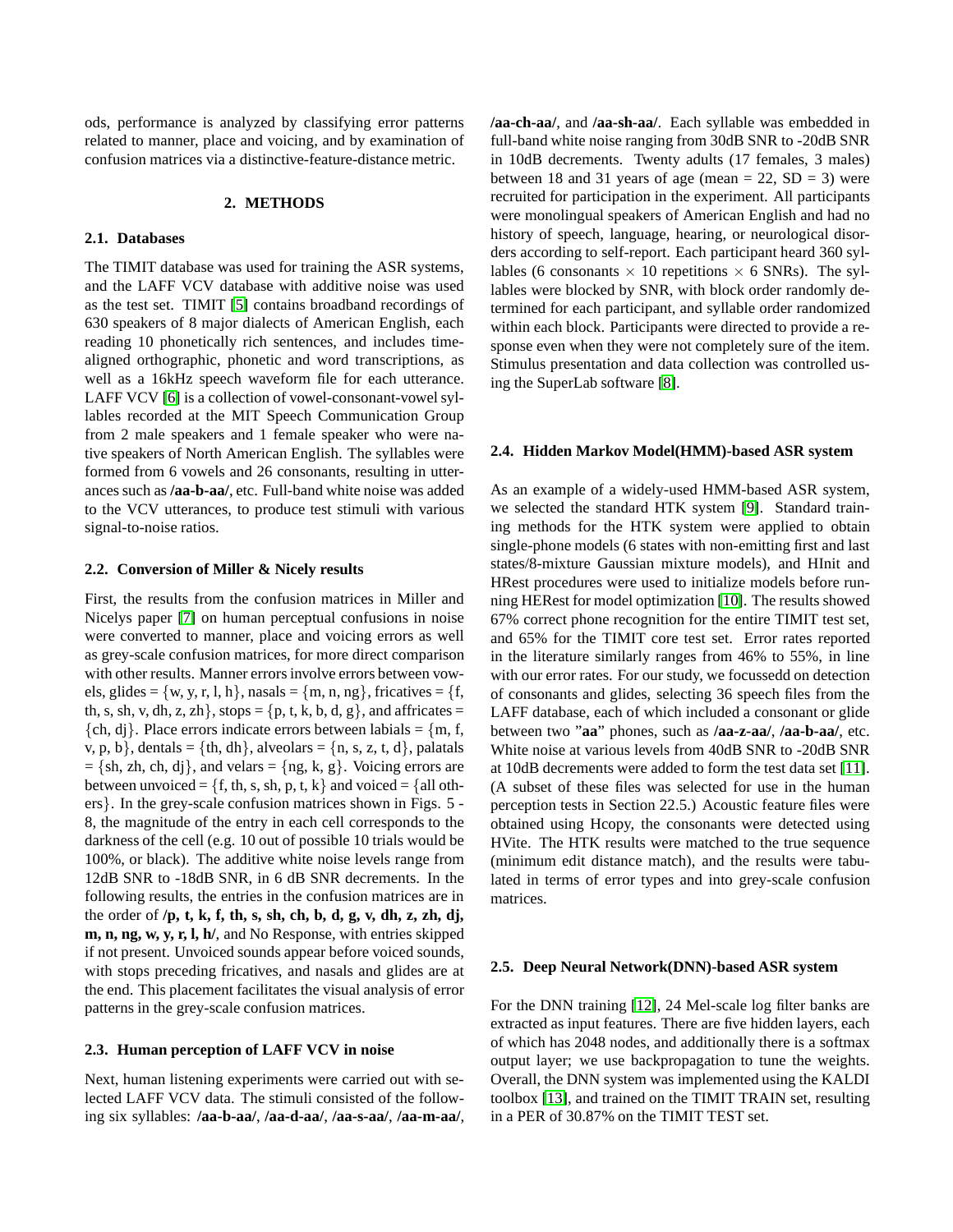



**Fig. 1**. Error patterns for **Fig. 2**. Error patterns for human perception results

Miller & Nicely results





**Fig. 3**. Error patterns for **Fig. 4**. Error patterns for HMM-based system results DNN-based system results

### **3. RESULTS**

### **3.1. Manner Place and Voicing error patterns**

Human perception results for LAFF VCV database files are shown in Fig. 1. The results show that as SNR decreases error rates increase, particularly after 0 dB SNR. Also, place errors are most prevalent, followed by errors in manner, then voicing. Next, the results converted from the Miller and Nicely paper are shown in Fig. 2. Similar to the results for the LAFF VCV database, errors increase monotonically, with place errors highest, followed by manner errors, then voicing errors. In comparison, results for HMM phone detection in the LAFF VCV database are shown in Fig. 3. In contrast with the results for human perception, it is not always the case that error rates increase monotonically as SNR decreases. Also, the relative degree of errors in place, manner and voicing are not consistent as in the human perception results. Nevertheless, it can be seen that place and manner errors are mostly higher than voicing errors, although the total number of errors are higher than for human listeners. The results for the DNN in Fig. 4 show error patterns that are more similar to human perception results, with the most place errors and the least voicing errors. However, the overall error rates are higher and increase starting at higher SNRs.

#### **3.2. Comparison of confusion matrices in white noise**

In order to examine error patterns in more detail, grey-scale confusion matrices for the detection results were constructed. The human perception results from the LAFF VCV database are shown in Fig. 5. As shown in the confusion matrices, in







**Fig. 6**. Confusion matrices for Miller & Nicely results



**Fig. 9**. Plot of distinctive-feature-distance results of human perception and HMM- and DNN- based ASR systems

clean speech, most responses are on the diagonal, i.e. correct. In the next-to-last figure, the responses are spread out from the diagonal, indicating a more random detection pat-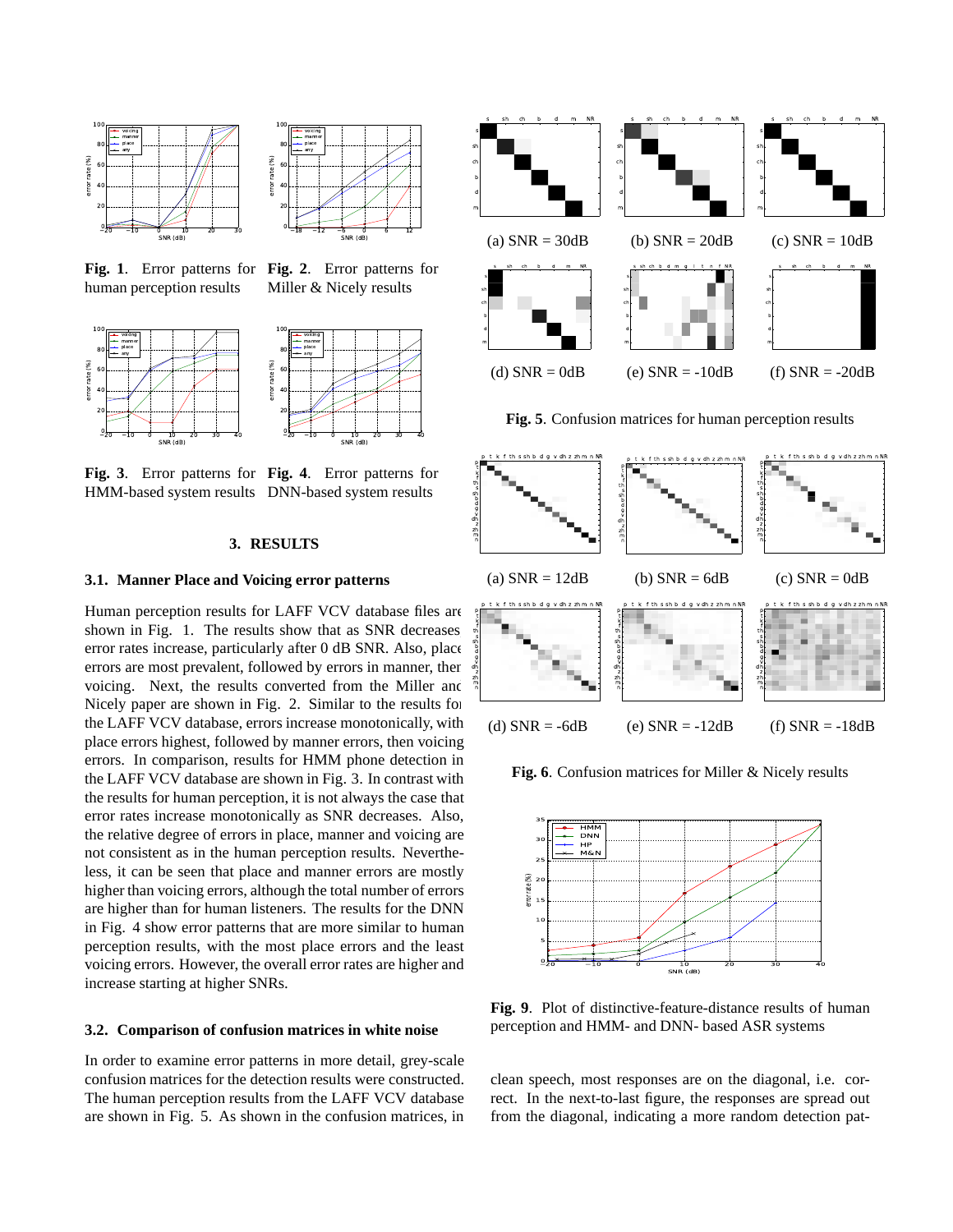

**Fig. 7**. Confusion matrices for HMM-based system results



**Fig. 8**. Confusion matrices for DNN-based system results

tern. In the final figure, all responses are given as "No Response", i.e. the human listeners were unable to answer. A similar pattern is seen for the Miller & Nicely responses in Fig. 6, in that lower noise levels result in more diagonal entries, while higher noise levels result in a more random error pattern. However, the next-to-last confusion matrix shows that even at a low SNR of **-12dB**, the errors appear in blocks, which indicate common voicing features. For the confusion matrices for the HMM results shown in Fig. 7, the overall error rates are higher than for the human perception results, even at the higher SNR levels. Moreover, the results do not exhibit the characteristic blocking patterns that indicate similar voicing detections at noise levels around **-10dB** SNR. And finally, it can be seen that around **0dB** SNR or lower, most responses are given as **/s/**, which diverges from the human perception results. For the DNN results in Fig. 8, we can see that results are more similar to human perception results. However, we do not observe the characteristic blocking effect, and the responses at the lowest SNRs include a majority of **/s/** responses, similar to the HMM results. In order to quantify these effects, the distinctive-feature-distance is found as the proportion of features of the detected phoneme that deviate from the reference phoneme. For example, if the total number of features is 24, and the distinctive features can take on values of **+**, **-**, or **unspecified**, the largest mismatch can be 48. The normalized distinctive-feature-distances of the confusion matrices above are plotted in Fig. 9, which represents the sub-phonemic recognition performance of the ASR systems in comparison with the human perception results.

# **4. CONCLUSIONS**

This study presents an evaluation method for sub-phonemic analysis of the effects of additive noise on two types of ASR systems, in direct comparison with human perception results.

Results were compared in terms of manner, place and voicing error patterns, as grey-scale confusion matrices, and as distinctive-feature-distances. Human perception results show that place features are most susceptible to misperception in white noise, followed by manner features, then voicing features. The DNN-based system showed similar patterns, although with more errors. In contrast, the HMM-based system had less consistency in the error patterns. In the confusion matrices, human perception results show that most errors occur near the diagonal regions, with blocking effects around -10dB SNR, which indicate correct voicing detections at that level. Meanwhile, in the DNN- and the HMM-based systems, errors converge to the sound **/s/** at higher noise levels, more randomized errors occur at higher SNR levels, and the blocking effect from voicing detection is not observed. The distinctive-feature-distances of the confusion matrices summarize the discrepancy of the ASR system performance from human perception results at the sub-phonemic level.

These results point to the possibility of incorporating parameters specifically related to voicing, manner, and place into acoustic models, and/or incorporating distinctive-featuredistance measures as training criteria for closer modeling of ASR systems to human perception patterns. Further work aims to extend this comparison to include results for other types of noise, e.g. babble and bandpass noise, which can be expected to produce perturbation patterns that are different from that from white noise for human perception and ASR systems.

### **5. ACKNOWLEDGEMENTS**

The authors would like to thank Dr. Rachel Theodore and Nicholas Monto at the University of Connecticut-Storrs for their expertise in conducting the human listening experiments.